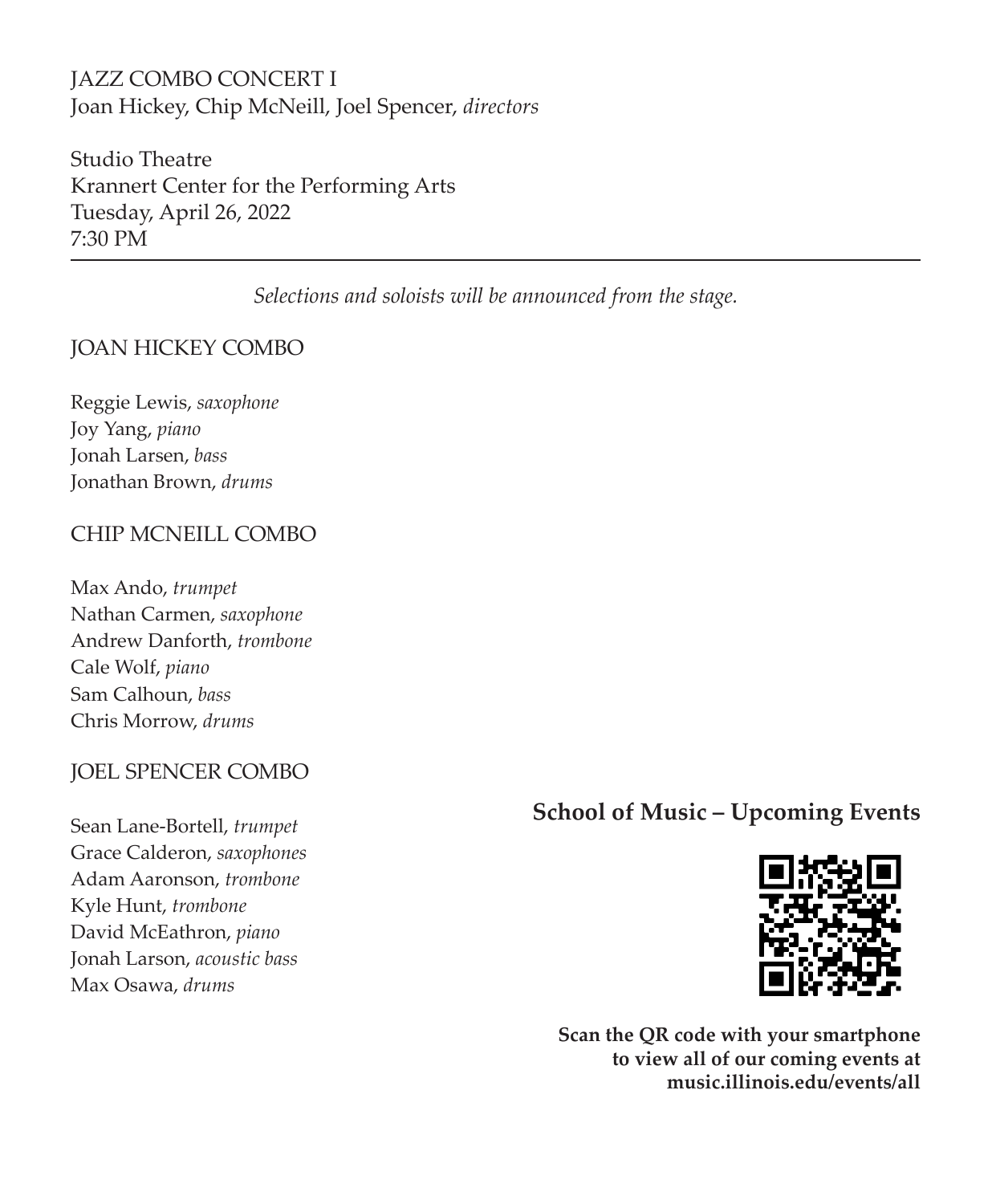## **School of Music Administration**

Jeffrey Sposato, Director Linda R. Moorhouse, Associate Director Reynold Tharp, Director of Graduate Studies David Allen, Director of Advancement Angela Tammen, Director of Admissions Rebekka Price, Director of Public Engagement

### **School of Music Faculty**

*Composition-Theory* Carlos Carrillo Eli Fieldsteel Lamont Holden Kerrith Livengood Erik Lund Guido Sánchez-Portuguez Andrea Solya Heinrich Taube Stephen Taylor Reynold Tharp Ann Yeung

#### *Conducting*

Barrington Coleman Ashley M. Davis Ollie Watts Davis William Eddins Barry L. Houser Andrew Megill Anthony Messina Linda R. Moorhouse Elizabeth B. Peterson Stephen G. Peterson Andrea Solya

#### *Jazz*

Ronald Bridgewater Teofilo "Tito" Carrillo Barrington Coleman Larry Gray Joan Hickey Charles "Chip" McNeill Jim Pugh Joel Spencer John "Chip" Stephens

## *Keyboard*

Timothy Ehlen Julie Gunn William Heiles Joan Hickey Charlotte Mattax Moersch Casey Robards Dana Robinson Rochelle Sennet John "Chip" Stephens Michael Tilley Christos Tsitsaros

#### *Lyric Theatre*

Julie Gunn Nathan Gunn Michael Tilley Sarah Wigley Dawn Harris

#### *Music Education*

Stephen Fairbanks Donna Gallo Adam Kruse Jeananne Nichols Bridget Sweet

### *Musicology*

Christina Bashford Donna Buchanan Megan Eagen-Jones Gayle Magee Jeffrey Magee Carlos Ramírez Michael Silvers Gabriel Solis Jeffrey Sposato Makoto Takao Nolan Vallier

#### *Strings*

Denise Djokic Liz Freivogel Megan Freivogel Larry Gray Rudolf Haken Salley Koo Nelson Lee Daniel McDonough Guido Sánchez-Portuguez Ann Yeung

*Voice* Ollie Watts Davis Nathan Gunn Dawn Harris Ricardo Herrera Yichen Li Yvonne Redman Jerold Siena Sylvia Stone

*Woodwinds, Brass and Percussion* Elliot Chasanov Charles Daval John Dee Ricardo Flores Amy Gilreath J. David Harris Jonathan Keeble Timothy McGovern Janice Minor William Moersch Debra Richtmeyer Bernhard Scully Scott Tegge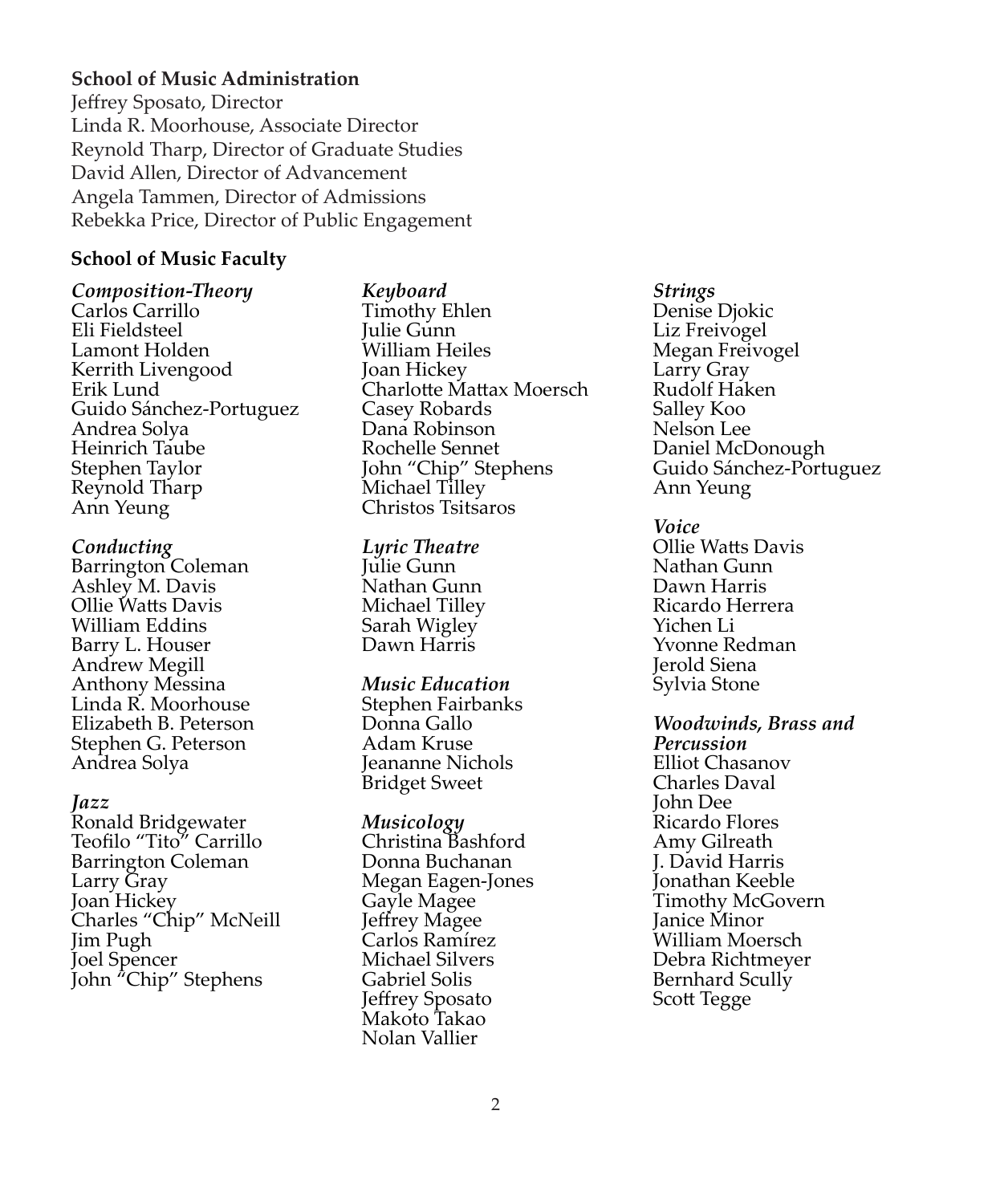# **Support Music at Illinois**

*The following have donated \$500 or more to any School of Music fund between July 1, 2020, and December 31, 2021. We thank our generous Partners and Friends for this important financial support.*

#### **School of Music Partners**

#### **\$25,000+**

Carol Berthold Edward Harvey & Cindy Capek Barbara & Terry England Eve Harwood & Mark Netter Dennis Helmrich & Gerard Hecht James Lowe & Erin Lowe Sarah Barnett Nemeth Robin Sahner Martha & Craig Schiele Shirley Soo & Matthew Gorman John Wustman Rittchell & Peter Yau

#### **\$10,000-\$24,999**

Linda Allen Anderson Amy & Matthew Ando Lynd Corley Mark & Beth Durbin James Dixon & Kathleen Lockhart Melva Gage & Edgar Madsen Susan & Michael Haney Ronald Johnson Ruth & Edward Lerner Gina Manola Elizabeth & Peter March Debra & Ty Newell E. B. Philippson & Gail Durham David Pierce Theodore Quast Julie & Glendon Schuster Krista & Glen Strauss Rebecca & Paul Wigley Sarah Wigley

#### **\$5,000-\$9,999**

Jill & Philip Arkin Don Baker Barbara E. Barnes Sandra & Joseph Casserly Stephanie & Michael Chu

Eleanor & William Crum Mary Granato Dungan & David Dungan Maureen & Christopher Durack Daniel Feldt Judith & Nicholas Good Stephen Husarik Tiffany & Bill Lesiecki Diane & Kenneth Matsuura Ruth Moore Suzanne & George Pagels Susanne Philippson Roberta & William Potsic Jeffrey Sposato & Peter Cohen Sharon & Eric Walton Lizabeth Wilson

#### **\$2,500-\$4,999**

Donald Bagby Charles Boast & Marsha Clinard Tina & Peter Buhelos Nicholas Carrera Joseph Ceo Lynne & Paul Denig Niki & John Devereux Jo Ellen DeVilbiss Linda & Roger Fornell Gladys & Harry Frost Julie & Nathan Gunn Eric Hammelman Deb & Bill Harrison Kathleen Harvey Susan & James Hatfield Holly & Jack Jordan Timothy Killeen & Roberta Johnson Killeen Paul Herman & Diane Musgrave Julie & William Jastrow John Johnson & Patricia Coyne-Johnson Bruce Johnson Carol Livingstone & Daniel Grayson

Jennifer & Steven Mather Donald Maylath Claude McKibben & Lynda Marchiori McKibben Virginia & John Mead Margaret & Craig Milkint Jane & Walter Myers Marjorie Perrino Laura & Mark Pils Janet & Richard Schroeder R. J. & Donald Sherbert Mark Steinberg Cynthia Swanson Joy Crane Thornton Roberta & Scott Veazey

#### **\$1,000-\$2,499**

Teresa & Eduardo Acuna David Adams Nadja & Carl Altstetter Sharon & David Anderson Linda & Erwin Arends Valerie & Bryan Bagg Susan & Richard Biagi Patrick Bitterman Stephen Blum Bruce Bonds Jill & Joseph Bonucci Joyce Wolk Branfman Nancy & Craig Branigan Sarah & Carl "Chip" Buerger III Sara & John Carriere Joy & Jack Charney Beth & David Chasco Richard Clark & Andrea Durison-Clark Lauren & Philip Coleman Michelle Corlew Shirley & Roger Cunningham Jennifer & John Currey Nancy Dehmlow Adele & Fred Drummond Anne Ehrlich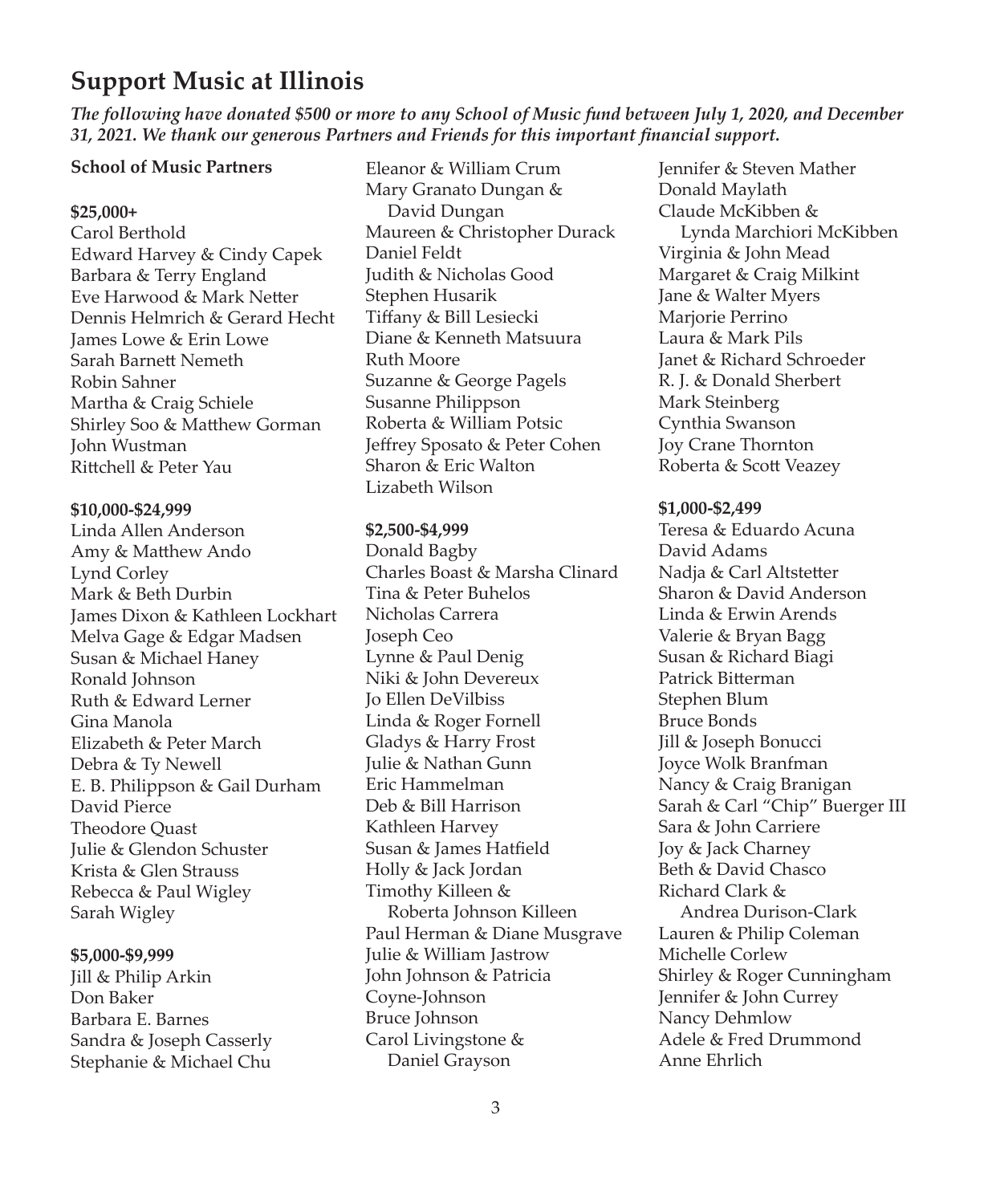### *School of Music Partners and Friends, Continued*

Mark Elyn Katherine & Robert Evans Todd Faulstich James Frame & Candace Penn Frame Michael Gamage Kathy & James Gamble Jennifer & James Gettel Barbara & Andrew Goldberg Michelle & John Hackett Mary & Richard Haines Sheryl & Donald Harkins John Heath Jamie & Mark Heisler Harold Hindsley & Elizabeth Armstrong Lori & Reiner Hinner Mary Hoffman Anne & Colin Holbrook Dulce Issa Lori & Raymond Janevicius David Jones & Renata Moore Ed Karrels Thomas Keegan & Nancy Moskowitz Kathleen Killion & Stephen Miles Jennifer & David Knickel Brenda & Thomas Koester Kelly Koster Linda & David Kranz Barbara & David Kuhl David Lai

Marvin Lamb Cheryl Lentz Sandra Leonard Morgan Lynge & Brenda Callahan Lynge Nancy & Marshall Mabie David MacFarlane Gayle & Jeffrey Magee Henry Magnuski & Cynthia Jose Charles Matz & Yvonne Simpson-Matz Carlye & Timothy McGregor Sharron & David Mies Barbara & J. Michael Moore Mary & Brian Moore Mark Mosley & Sarah Good Linda & Clifford Nelson Diane & Thomas Newkirk Steven Ng & Mark Posner David O'Connor & Caroline West Marion O'Leary & Elizabeth Kean Rebecca & Jeffrey Olson Elizabeth & Don Palmer Margene & Peter Pappas John Parkhill Margaret & Robert Pattison Kimberly & Anthony Perry Susan Phillips Isabel & Kirk Pierce Richard Powers & Jane Kuntz

Gayl Pyatt Alixandra Ramos Roger Ray Rebecca & Verlin Richardson G. M. Riemenschneider Alison & Kevin Rockmann Jeffrey Rohrer & Joyce Kim-Rohrer Donna & Mark Rolih Leslie & Paul Rudolph Shirley Schaeffer & John Davidson III Carol & Edwin Scharlau Susan & Paul Schlesinger Patricia & Dennis Schwarzentraub Stephen Sligar & Mary Schuler Wynn Smiley Julie & Leonard Somogyi Elaine & Case Sprenkle William Stanley Cheryl & Robert Summerer Patricia & James Swan Amy & Eric Tamura Kathe & John Thompson Marie & Garry Gutgesell Jon Toman Deborah & David Trotter Cheryl & Russell Weber Phillip Whipple Nancy & John Whitecar Sallie Wolf

## **School of Music Friends**

- \$500-\$999 Carolyn & Richard Anderson Claretha Anthony Anton Armstrong Elizabeth Ash Randy Atkins Sharon & Theodore Barczak Kathleen & S. E. Barton Christine & Philip Bohlman Franklin Brasz
- Barbara & Harold Breece Cynthia & Clark Breeze Lissa & Adam Broome Elaine & Nicholas Brown Cicero Calderon & Rhonda Wright Anna & Joseph Catalano Layna Chianakas & Elie Haddad Heather & David Chichester Domonic Cobb & Nicole Anderson-Cobb
- Laura & Douglas Coster Kenneth Davis Terri & John Dodson Carolyn & Patrick Donnelly Julie & Jeffrey Dreebin Carole & James Eckert Ann Einhorn James Emme Lauren Emme Sandra Ettema & Steven Everitt